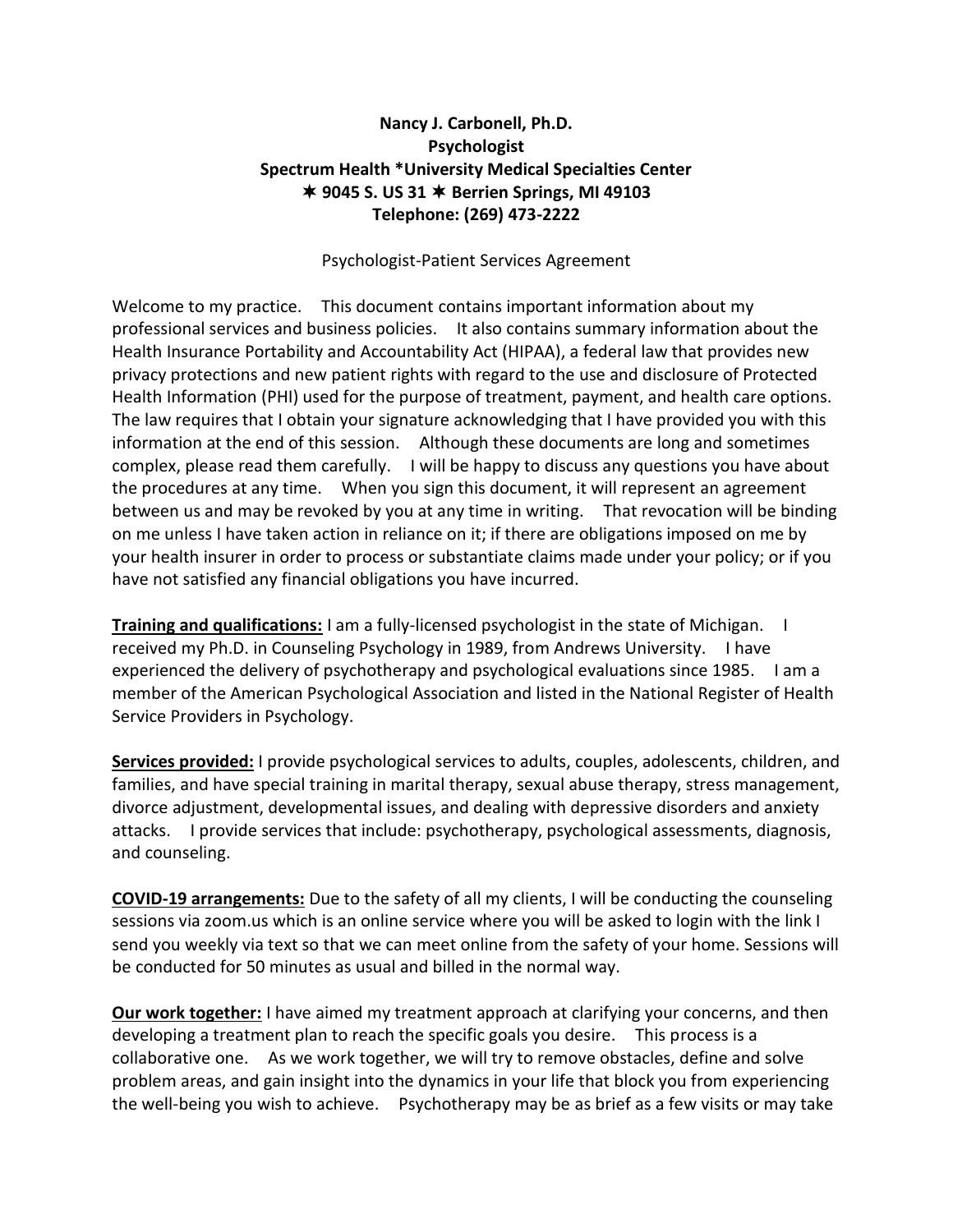longer, depending on your presenting concerns, the therapist's clinical judgment, and how quickly we accomplish reaching our therapeutic goals. There are both benefits and risks associated with treatment. Risks may include experiencing uncomfortable feelings and recalling unpleasant memories. Benefits might consist of decreased depression and/or anxiety or increased self-esteem and improved relationships. Your best interest will be foremost in all we do. Although I cannot guarantee any specific results, we will work together to achieve the best possible outcomes for you. I do not treat clients whom, in my professional opinion, I cannot help using the techniques I have available. I will, therefore, enter our relationship with optimism and an eagerness to work with you.

**Professional Records:** The laws and standards of my profession require that I keep Protected Health Information about you in your Clinical Records except in unusual circumstances that disclosure would physically endanger you and/or others or makes reference to another person (unless such other person is a health care provider) and I believe that access is reasonably likely to cause substantial harm to such other person or where information has been supplied to me confidentially by others, you may examine and/or receive a copy of your Clinical Record, if you request it in writing. Because these are professional records, they can be misinterpreted and/or upsetting to untrained readers. For this reason, I recommend that you initially review them in my presence, or have them forwarded to another mental health professional so you can discuss the contents. If I refuse your request for access to your records, you have a right of review (except for information supplied to me confidentially by others), which I will discuss with you upon request.

**Patient Rights:** HIPAA provides you with several new or expanded rights with regard to your Clinical Records and disclosures of protected health information. These rights include requesting that I amend your record; requesting restrictions on what information from your Clinical Records is disclosed to others; requesting an accounting of most disclosures of protected health information that you have neither consented to no authorized; determining the location to which protected information disclosures are sent; having any complaints you make about my policies and procedures recorded in your record; and the right to a paper copy of this Psychologist-Patient Services Agreement form and the attached Notice form. I am happy to discuss any of these rights with you.

**Minors & Parents:** Patients under 18 years of age who are not emancipated and their parents should be aware that the law may allow parents to examine their child's treatment records. They should also be aware that patients over 14 can consent to (and control access to information about) their own treatment, although that treatment cannot extend beyond 12 sessions or 4 months. While privacy in psychotherapy is very important, particularly with teenagers, parental involvement is also essential to successful treatment. Therefore, it is usually my policy to request an agreement from any patient between 14 and 18 and his/her parents allowing me to share general information with parents about the progress of treatment and the child's attendance at scheduled sessions. Any other communication will require the child's authorization, unless I feel that the child is in danger or is a danger to someone else, in which case, I will notify the parents of my concern. Before giving parents any information, I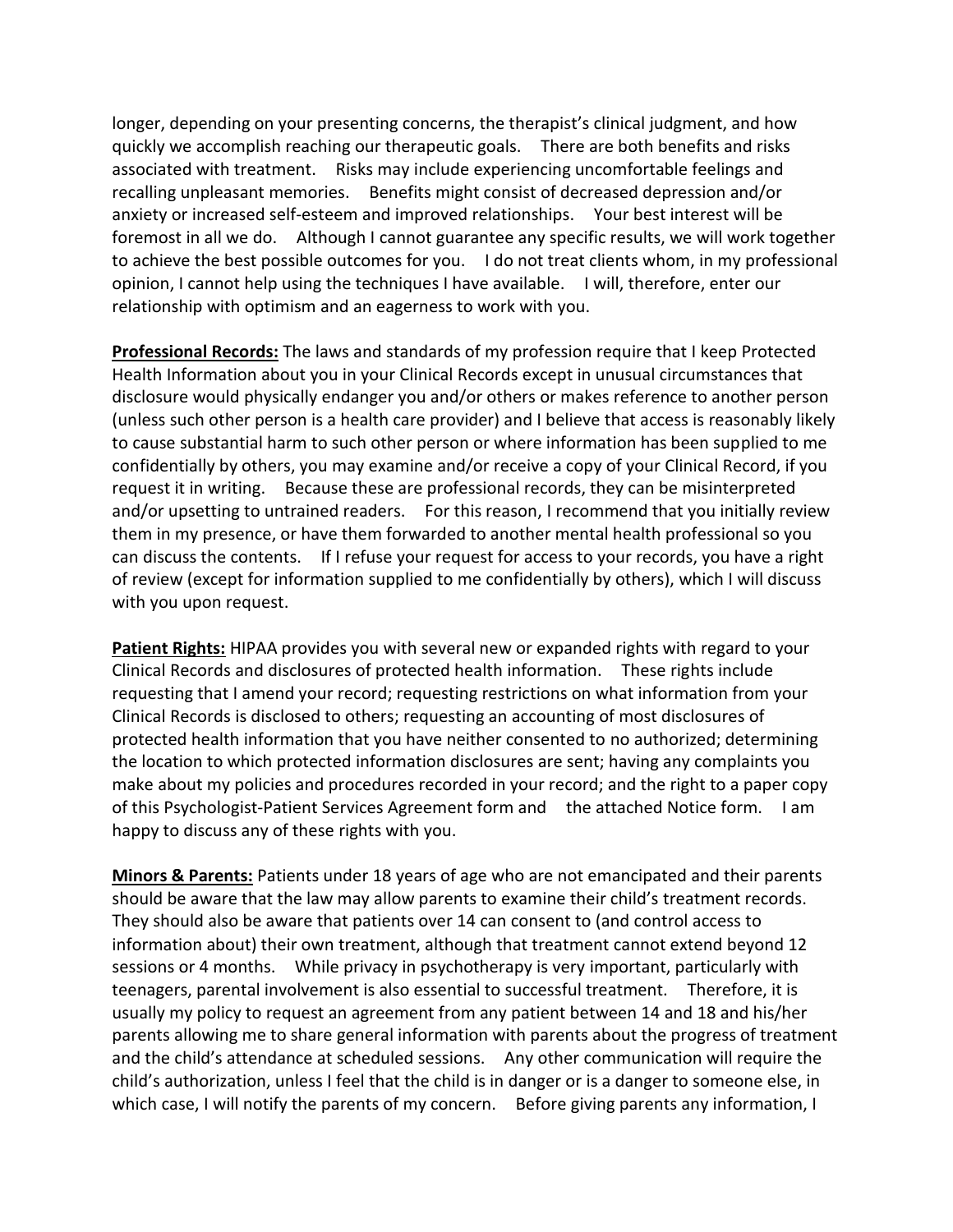will discuss the matter with the child, if possible, and do my best to handle any objections he/she may have.

**Fees:** My current fee for a 60-minute session is \$280.00. My services will be billed through your insurance and if you must pay a co-pay or decide to pay the full amount without going through your insurance, I prefer that it is paid at the time of each session. Please check with your insurance to verify your coverage for mental health services. I also charge this amount for other professional services you may need, though I will break down the hourly cost if I work for periods of less than one hour. These services may include: report writing, psychological evaluations, telephone conversations, school visits and the time spent performing any other service you may request of me.

**Limits on Confidentiality:** The law protects the privacy of all communication between a patient and a psychologist. In most situations, I can only release information about your treatment to others if you sign a written Authorization form that meets certain legal requirements imposed by HIPAA. You should be aware that I practice with other health care professionals (physicians, psychologists) and may consult with them about your treatment. I will not reveal your name to them without your permission. Also, when I am out of town or unavailable, another psychologist may answer phone calls for me or handle emergencies. All health care professionals are bound by the same rules of confidentiality. I also use an administrative staff to take messages, for scheduling and billing and for quality assurance. Please be informed that all staff members have been given training about protecting your privacy and have agreed not to release any information outside of the practice without my permission. Disclosures required by health insurers are discussed elsewhere in this letter.

By law, this confidentiality is broken only in a few rare circumstances without your permission: (1) if I decide that you are a danger to yourself (i.e. suicidal) or others (i.e. homicidal), (2) when I suspect a minor or an elderly person is or will be a victim of abuse or neglect, and thus must inform Protective Services, (3) or when the court obliges me to respond to an appropriate court order (i.e. subpoena).

**Health Insurance:** Most of my services as a licensed psychologist are partly reimbursable to you under many health insurance plans. Please read your plan's booklet or call their office to find out the extent of the mental health insurance benefits your plan offers. You should be aware that insurance companies require me to give them a diagnosis that identifies the disorder being treated before they will agree to reimburse you. Sometimes I am required to provide additional clinical information such as a treatment plan or summaries or copies of your Clinical Record. In such situations, I will make every effort to release only the minimum information about you that is necessary for the purpose requested. Though all insurance companies claim to keep such information confidential, I have no control over what they do with it once it is in their hands. I will inform you of any report I submit, and by signing this Consent Letter, you agree that I can provide requested information to your carrier. It is very important that you find out exactly what mental health services your insurance policy covers since you (and not your insurance carrier) is responsible for full payment of my fees.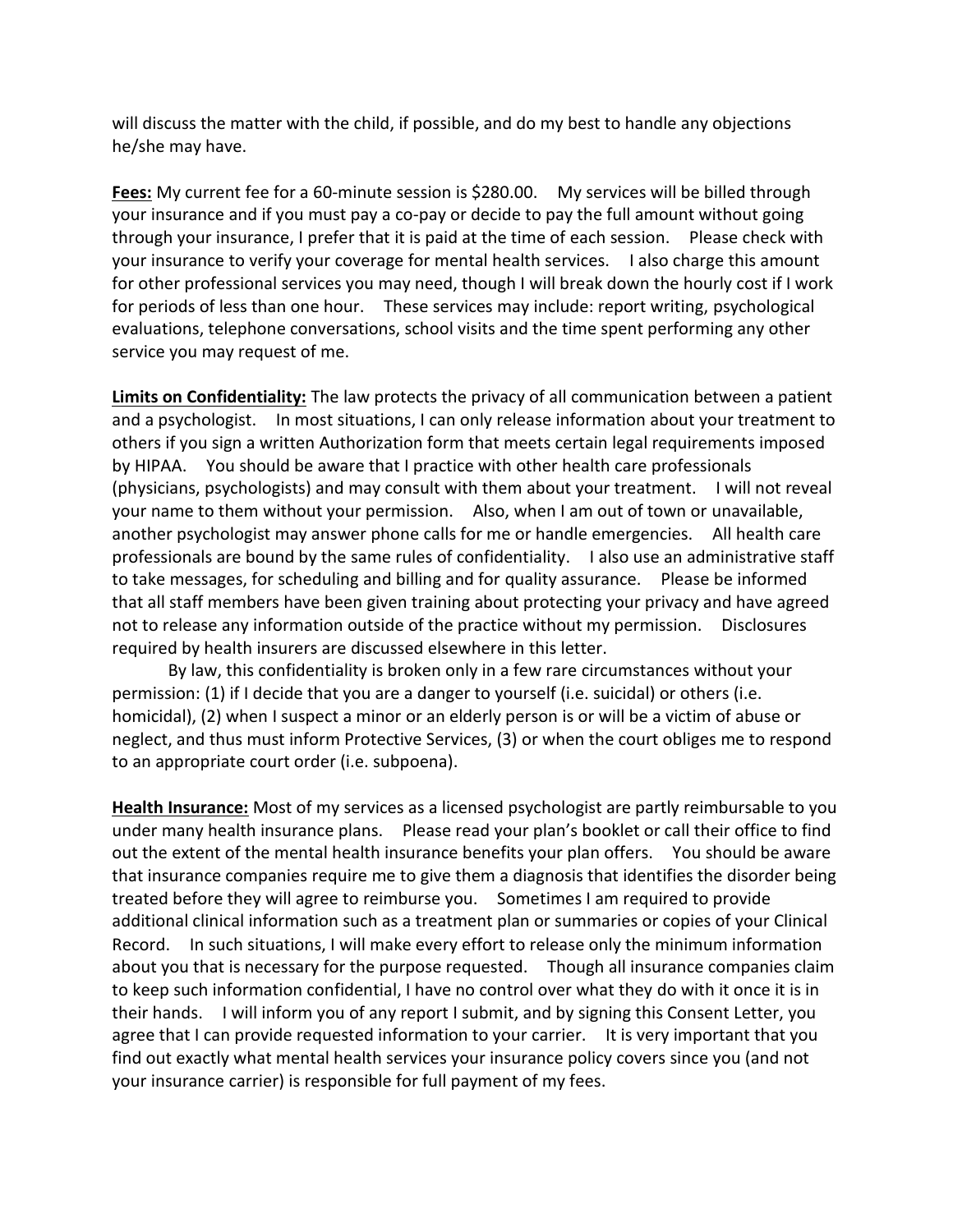**Contacting Me:** Due to my work schedule, I am often not immediately available by telephone. You may leave routine messages (i.e. cancel or reschedule appointments) with the secretary at (269) 473-2222, either during or after office hours.

**Emergencies:** In an emergency, call (269) 473-2222. The person answering will page me or my associate if I am out of town. We will attempt to call you back immediately. If you are unable to reach me and feel that you cannot wait, contact your family physician or the nearest emergency room and ask for the psychologist on call for an evaluation.

**Appointments and Cancellations:** An appointment is a commitment to our work. Your time is reserved for you and is an important part of our contract to work together. Please cancel appointments 24 hours before the scheduled visit. Failure to cancel appropriately will result in the charging of the normal fee, except in a situation which both of us would see as an unpredictable emergency.